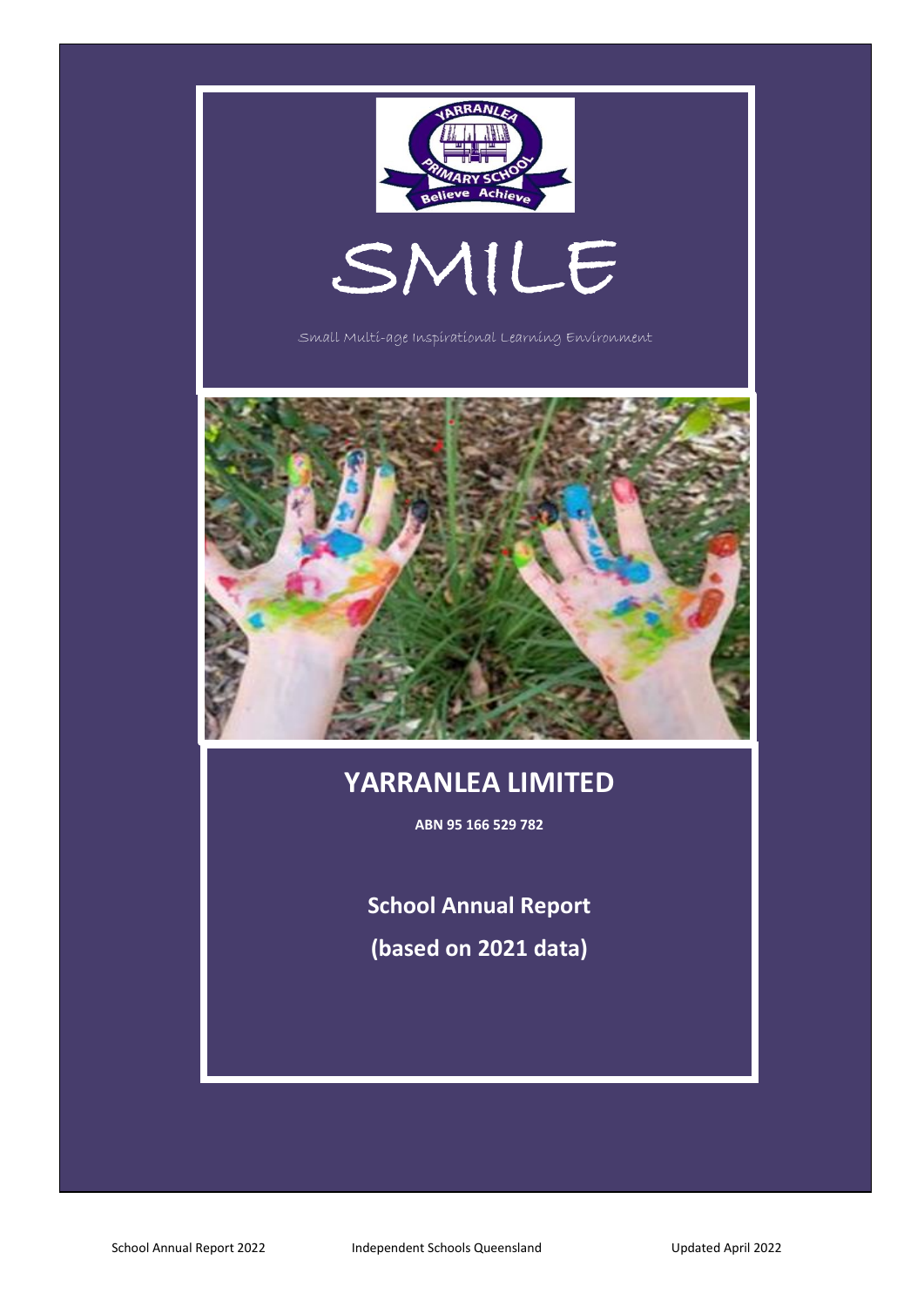# **Yarranlea Primary School Annual Report 2022 (Based on 2021 data)**

Yarranlea Primary School is an independent school situated within Griffith University's Mount Gravatt Campus in Brisbane, Australia.

#### **Philosophy**

Yarranlea is a small, student-focused school operating in a conventional classroom setting that tailor the Australian National Curriculum to enable personalised learning. Teachers facilitate excellent educational outcomes relative to the unique skills and abilities of each student. It is an independent organisation that values a learning partnership between students, their families and teachers. This represents the basis of our community, where we constructively work with each other to enable our students to believe in themselves and to achieve their potential.

#### **Vision**

Success with a SMILE (Small, Multi-age, Inspirational, Learning Environment).

#### **Values**

Positivity, Integrity, Respect and Responsibility (PIRR) are the "critical few" principles that should always guide our behaviour at Yarranlea. Our 'CARES' framework (Courteous and Considerate, Appreciative, Responsible, Excellence and Shares) is used to create a positive environment which encourages responsible behaviour both within the school environment and within our wider community, ensuring that we remain true to our core values as we strive to equip our students with the skills for the future.

# **Distinctive Curriculum Offerings**

Yarranlea is a small, student-focused, independent school, operating in a conventional classroom setting, located on a university campus. Yarranlea Primary School's teaching is delivered in a unique multi-age setting by highly experienced teachers, with a favourable student/teacher ratio of 9.9 that is difficult to find at other schools. Our committed teachers and generous teaching ratios allow for a personalised approach which provides the scaffolding that surrounds the implementation of the Australian National Curriculum, harnessing the potential of each child. Yarranlea values a learning partnership between students, their families and teachers and we work constructively with each other to enable our students to believe in themselves and to achieve their potential.

Independent

#### **Year Levels Offered:**

Prep - 6

#### **Co-educational or Single Sex: \***

Co-educational

#### **Characteristics of the Student Body:**

Yarranlea Primary School is co-educational, with approximately the same number of boys and girls. The make-up of our student body is reflective of the diverse cultural backgrounds found in Australia. Within our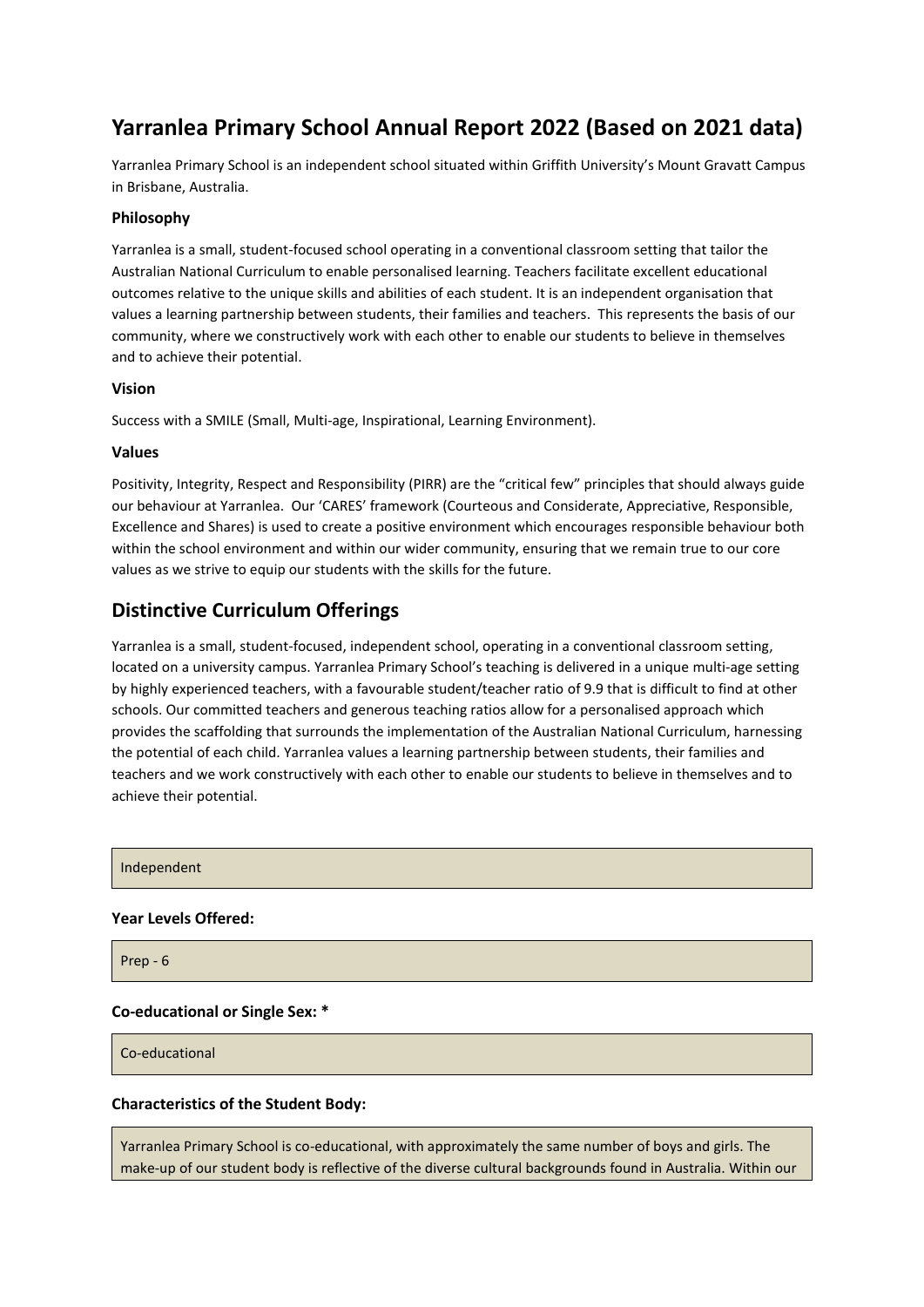student body we have students with an Australian, Aboriginal and Torres Strait Islander, European, Asian and Anglo cultural background.

#### **Total Enrolments:**

Yarranlea Primary School has experienced growth in student enrolments with 45 students at the end of 2021 compared to 33 students for 2020 due to the provision of a new school building in 2021.

### **Workforce Information**

#### **Staff Composition, Including Indigenous Staff:**

One part-time teaching Principal One part time classroom and Japanese teacher One part time classroom and music teacher Two full-time teachers Two part-time classroom teachers 1 part time administration (1 indigenous) non-teaching staff 1 full time OSHC and administration support non teaching staff 2 part time finance staff non-teaching staff 1 part-time teacher aide

#### **Qualifications of all Teachers:**

| Qualification       | Detail the number and/or the percentage of<br>classroom teachers and school leaders at the school<br>who hold this qualification |
|---------------------|----------------------------------------------------------------------------------------------------------------------------------|
| Doctorate or higher | 0                                                                                                                                |
| <b>Masters</b>      | $\mathcal{P}$                                                                                                                    |
| <b>Bachelor</b>     | 5                                                                                                                                |
| Diploma             | 0                                                                                                                                |
| Certificate         | 0                                                                                                                                |

## **Funding Information**

#### **School Income Broken Down by Funding Source**

Please refer to the My School website http://www.myschool.edu.au/ for financial data. Alternatively, the Audited Financial Report for Yarranlea Limited for 2021 is available on the Australian Charities and Not-for-Profit Commission website<http://www.acnc.gov.au/>

### **Social Climate**

#### **Parent, Teacher and Student Satisfaction with the School**

Multi-age education develops self-esteem and fosters positive attitudes towards schooling by developing students' social, emotional and communication skills. A multi-age setting significantly reduces instances of bullying. The school has a supportive community and family atmosphere. Parent information sessions are held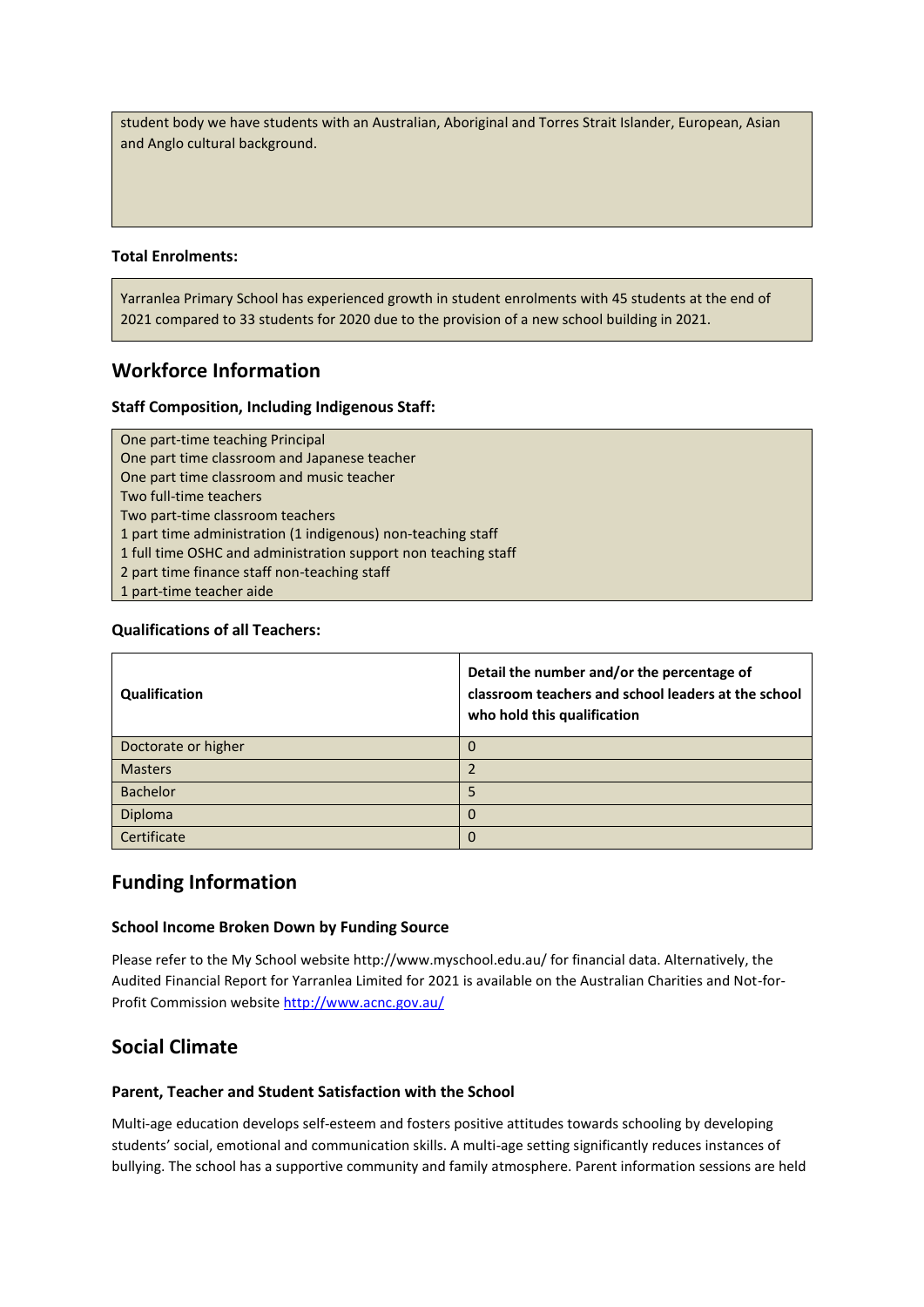on current issues within the school. Policies and procedures are in place to ensure all at the school are committed to responsible behaviour and child protection. Staff retention is very high with all staff from 2021 all employed in the 2022 year.



# **Parental Involvement**

Parents, extended family and friends are actively involved in the life of the school with social and community events, sporting carnivals and fundraising. This is coordinated by the Principal through the P&F.

Some parents, grandparents and friends of the school offer their services as volunteers to assist reading and other school related activities. The School Board is comprised of members of the wider community and past parents from the school.

# **Extra-curricular Activities**

Students attend swimming lessons at Griffith University's pool as well as participating in other sporting activities such as AFL and soccer which are held on GU sporting grounds, adjacent to the school premises. Other extra-curricular activities include debating and participating in events such as Opti-MINDS.

Yarranlea continues to build its music program by providing students with musical instruments and two weekly in-class music lessons. All students sing in a choir and play musical instruments to an audience on a regular basis and all students participate in a musical at the end-of-year community event since students feel more strongly about music when they actively participate in a performance-centered music program, focused on performance by individuals, a choir and instrumental ensembles.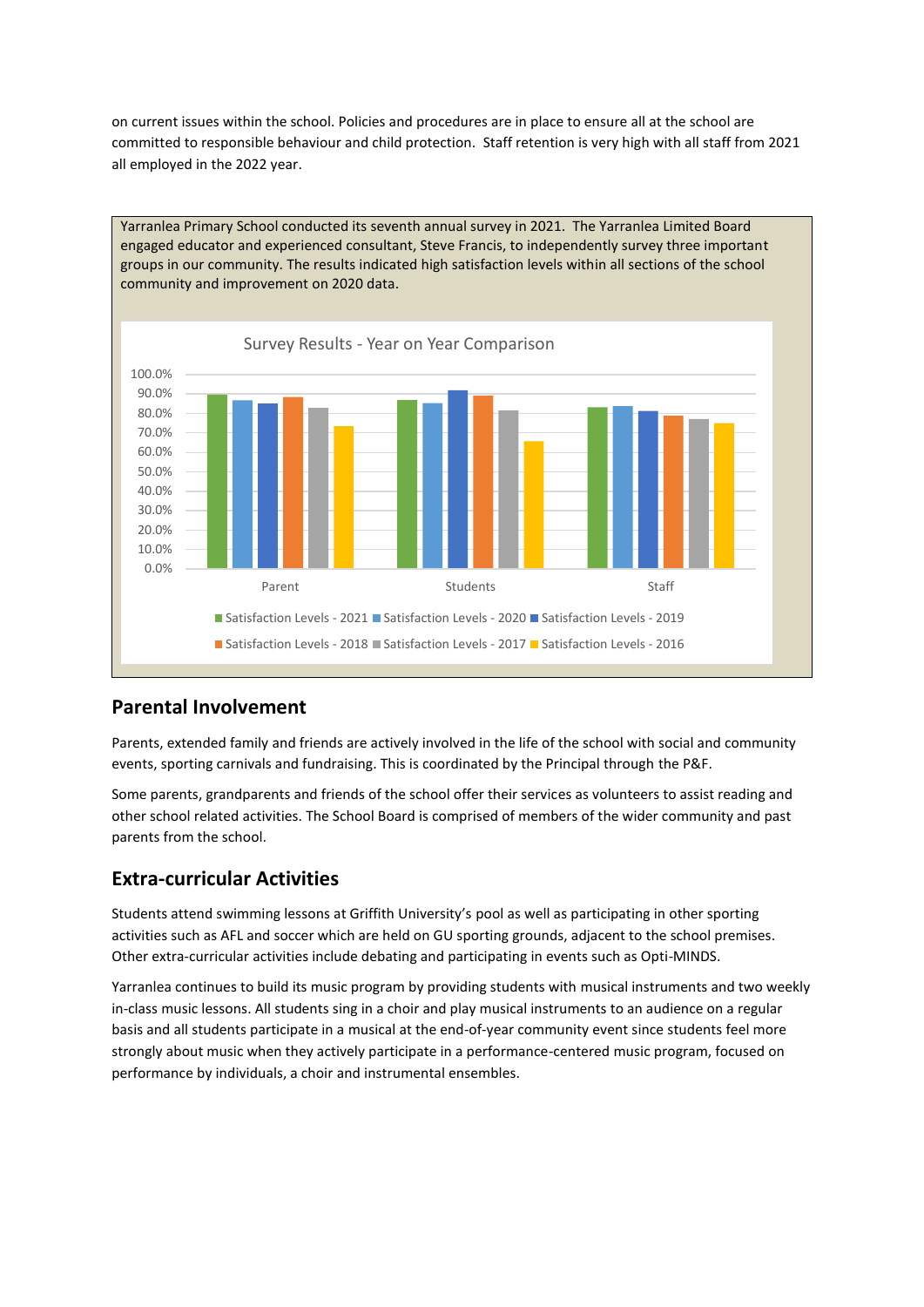# **Student Outcomes**

## **Average student attendance rate (%) for the whole school: \* 1**

| Total number of students | Number of possible<br>attendance days | Total number of days<br>absent | Total attendance days |
|--------------------------|---------------------------------------|--------------------------------|-----------------------|
| 45                       | 8154                                  | 519.5                          | 7634.5                |

The average student attendance rate for the whole school in 2021 was 93.63% which due to the ongoing concern of COVID and associated lockdowns is a significant achievement.

# **Average student attendance rate for each year level: \* 2**

| Total number of students in<br>year level | Number of possible<br>attendance days for year<br>level | Total number of days<br>absent for year level | Total attendance days for<br>year level |
|-------------------------------------------|---------------------------------------------------------|-----------------------------------------------|-----------------------------------------|
| Prep                                      | 1480                                                    | 138.5                                         | 1341.5                                  |
| Year 1                                    | 818                                                     | 63                                            | 755                                     |
| Year 2                                    | 1665                                                    | 86.5                                          | 1578.5                                  |
| Year 3                                    | 925                                                     | 49.5                                          | 875.5                                   |
| Year 4                                    | 1790                                                    | 93                                            | 1697                                    |
| Year 5                                    | 740                                                     | 41.5                                          | 698.5                                   |
| Year 6                                    | 736                                                     | 47.5                                          | 688.5                                   |

| <b>Year levels</b> | Average attendance rate for each year level as a<br>percentage in 2021 |
|--------------------|------------------------------------------------------------------------|
| Prep               | 90.64%                                                                 |
| Year 1             | 92.30%                                                                 |
| Year 2             | 94.80%                                                                 |
| Year 3             | 94.65%                                                                 |
| Year 4             | 94.80%                                                                 |

<sup>1</sup> *Australian Education Regulation 2013 s60 (1)(d)(i)*

<sup>2</sup> *Australian Education Regulation 2013 s60 (1)(d)(i)*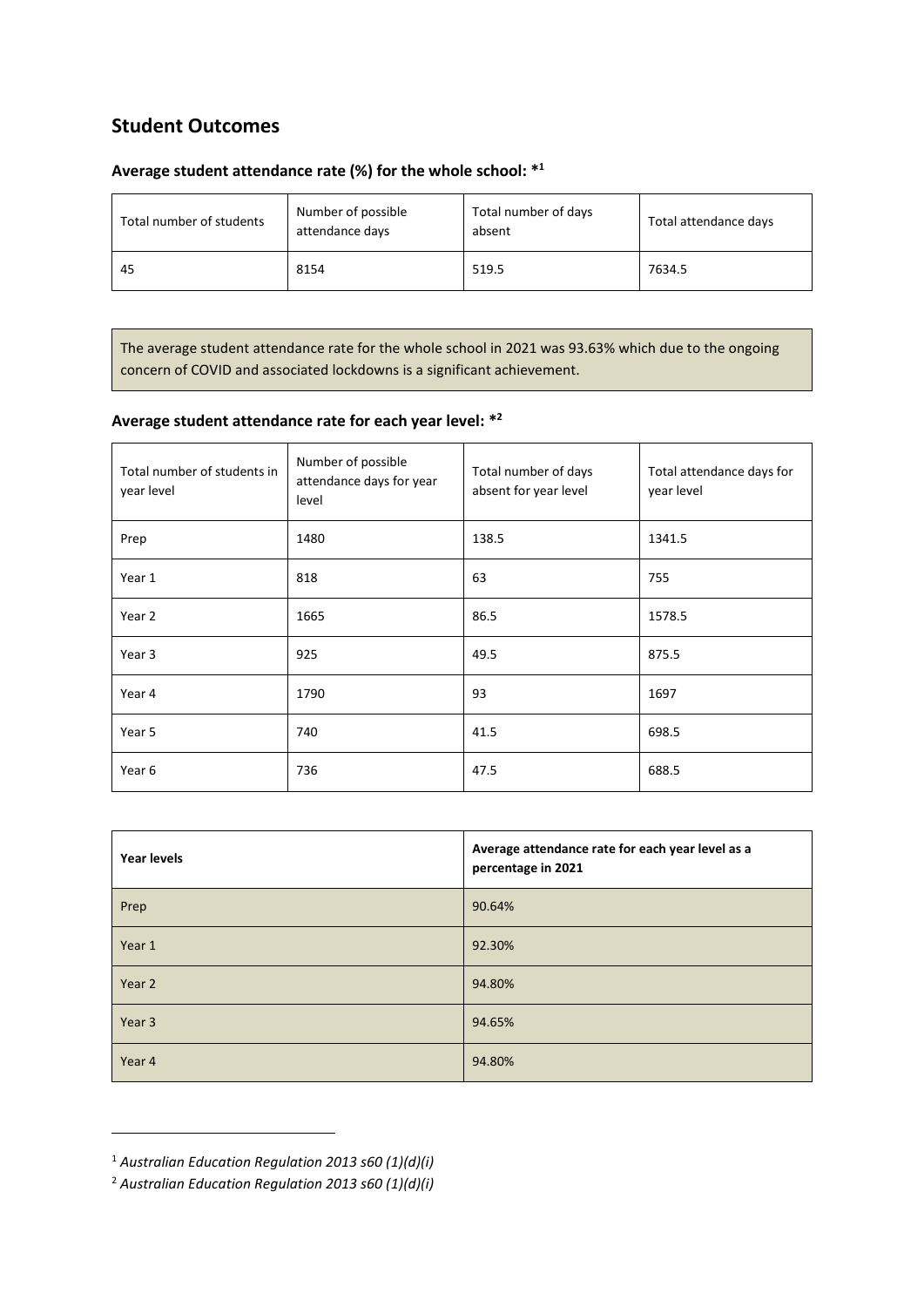| Year 5 | 94.39% |
|--------|--------|
| Year 6 | 93.55% |

## **A description of how non-attendance is managed by the school**: \* 3

Non-attendance at school is managed case by case. As we are a small school we are able to contact the caregivers/parents directly by 9.15am each morning to determine the reason for the student's absence if we have not been notified by this time. Parents/caregivers are to notify the school by calling, texting or emailing prior to commencement of the school day. If a child's absence is ongoing the Principal supports the family to determine if learning from home is a possibility during the period of absence.

## **NAPLAN results for Years 3, 5 and 7 and 9 in 2021 \* 4**

Please review the following website for information on Yarranlea Primary School: My School website <http://www.myschool.edu.au/>

# Yarranlea's Objectives for 2022 and beyond

The Board's 2022 objectives are as follows:

- Refine and implement the new strategic plan 2022-2026 to focus on sustainability, educational excellence, expanding horizons and facilities;
- Consolidate activities with respect to the 3 multi-age groups commenced in 2021 to maintain Yarranlea Primary School as a leading provider of multi-age education;
- Promote the Outside School Hours and Vacation Care Service as a full service 5 days a week and 50 weeks a year, with at least two staff covering each shift, and
- Continue to consider new education models and value propositions including other potential campuses.

The strategies by which Yarranlea will achieve this are as follows:

Implement the new strategic plan 2022-2026 including:

- Develop and implement a more formalised stakeholder liaison plan,
- Improving board governance by monitoring of risk management and continued focus on director succession planning,
- Refining marketing efforts making use of intern(s) seeking experience in this area
- Maintaining a collaborative and professionally fulfilling working environment for our staff,
- Working within the approved 2022 budget to provide sustainable teaching and support staffing levels reflected by student enrolments and a commitment to low student to teacher ratio, and
- Focusing on OSHC to enable controlled enrolment growth whilst still maintaining outstanding programs, regulatory compliance and financial sustainability.

<sup>3</sup> *Australian Education Regulation 2013 s60 (1)(d)(ii)*

<sup>4</sup> *Australian Education Regulation 2013 s60 (1)(e)*